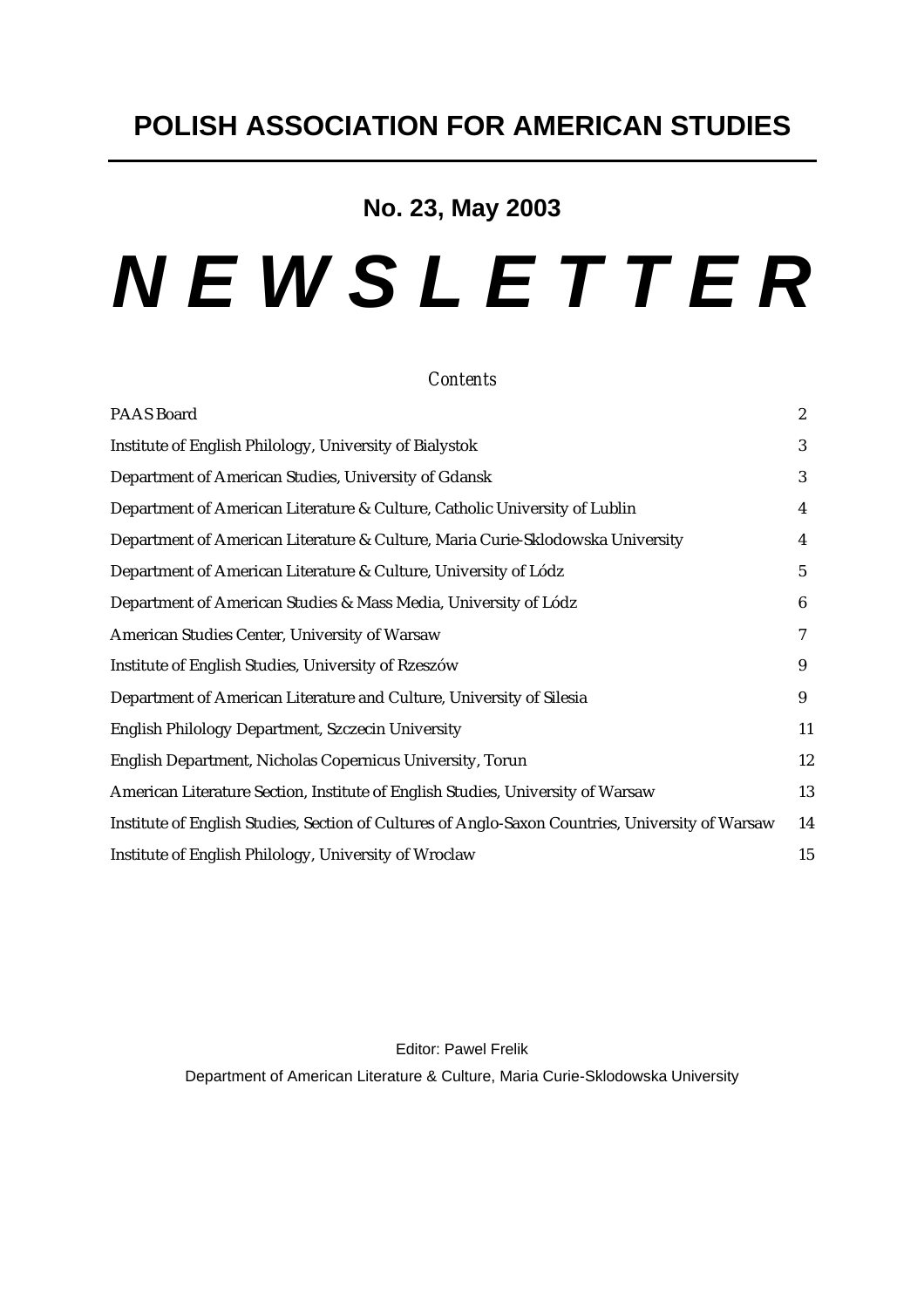# **PAAS BOARD**

**2002-2005**

**Marek Wilczynski**

President

Department of American Literature Adam Mickiewicz University Al. Niepodleglosci 4 61-874 Poznan e-mail: marek@hum.amu.edu.pl

# **Jadwiga Maszewska** Vice-President

Department of American Literature & Culture University of Lódz Al. Kosciuszki 65 90-514 Lódz e-mail: jagamasz@krysia.uni.lodz.pl

#### **Marek Paryz**

**Treasurer** 

American Literature Department University of Warsaw ul. Nowy Swiat 4 00-497 Warszawa e-mail: Marek.Paryz@mercury.ci.uw.edu.pl **Agnieszka Graff** 

**Secretary** 

American Studies Center University of Warsaw e-mail: agraff@poczta.onet.pl

#### **Jerzy Durczak**

Representative to the European Association of American Studies

Department of American Literature & Culture, Maria Curie-Sklodowska University Pl. Marii Curie-Sklodowskiej 4 20-031 Lublin e-mail: durczak@klio.umcs.lublin.pl

**Pawel Frelik**  Editor of PAAS Newsletter

Department of American Literature and Culture Maria Curie-Sklodowska University Pl. Marii Curie-Sklodowskiej 4 20-031 Lublin e-mail: pawel.frelik@umcs.lublin.pl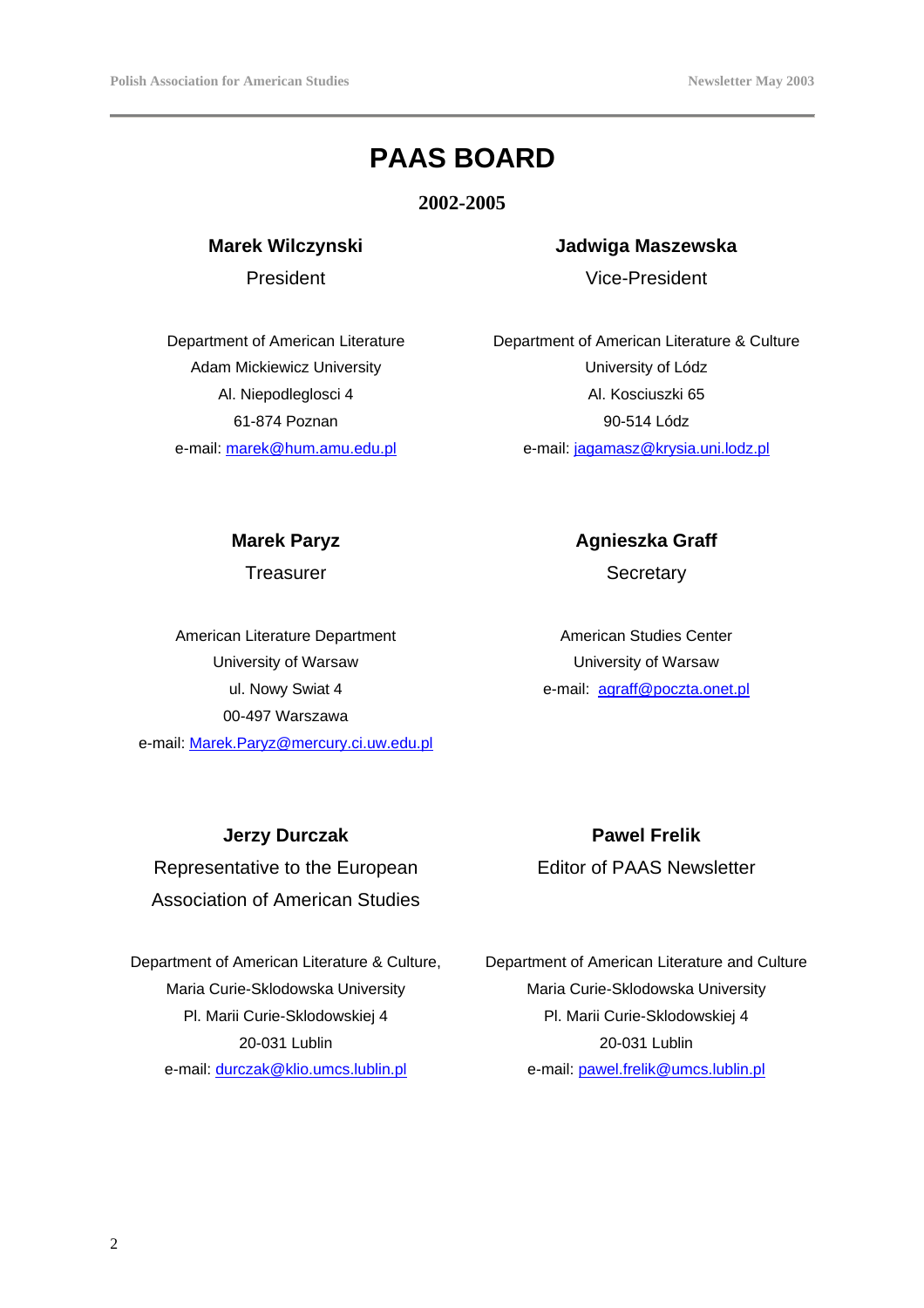# **Institute of English Philology, University of Bialystok**

| <b>Mailing address</b> |             | Katedra Neofilologii, Uniwersytet w Bialymstoku, ul. Liniarskiego 3,<br>15-097 Bialystok                                                                                                                                                                                                                                                   |  |
|------------------------|-------------|--------------------------------------------------------------------------------------------------------------------------------------------------------------------------------------------------------------------------------------------------------------------------------------------------------------------------------------------|--|
| <b>Guest lecturers</b> | □           | Michelle Jones, PhD (American Embassy in Warsaw) gave a lecture on<br>"Huck Finn and the Journey Archetype in American Literature" at Katedra<br>Neofilologii on 14 January 2003.                                                                                                                                                          |  |
| Publications           | $\Box$      | Lucyna Aleksandrowicz-Pedich "Przebudzenie: Kate Chopin i poczatki<br>nowego obrazu kobiety w literaturze amerykanskiej" [The Awakening::<br>Kate Chopin and the beginnings of a new picture of a woman in American<br>literature"], Wiek kobiet w literaturze Red. Jadwiga Zacharska i Marek<br>Kochanowski, Trans Humana Bialystok 2002. |  |
|                        | $\Box$      | Halina Parafianowicz "Eleanor Roosevelt, czyli jak Ameryka rzadzila<br>kobieta" [Eleonor Roosevelt, or how a woman governed America], Wiek<br>kobiet w literaturze Red. Jadwiga Zacharska i Marek Kochanowski, Trans<br>Humana Bialystok 2002.                                                                                             |  |
|                        | $\Box$      | Halina Parafianowicz "Od autonomii do niepodleglosci: sprawy czeskie i<br>slowackie w polityce USA (1917-1918)" [From autonomy to<br>independence" Czech and Slovak matters in US Policy (1917-1918)] Studia<br>Podlaskie XII, 2002                                                                                                        |  |
|                        | $\Box$      | Halina Parafianowicz Review of Magdalena Piechota "Jaka Ameryka?<br>Polscy reportazysci dwudziestolecia miedzywojennego o Stanach<br>Zjednoczonych"[What America? Polish reporters in the inter-war period<br>about America] Lublin 2002 in Studia Podlaskie XII, 2002.                                                                    |  |
|                        | $\Box$      | Halina Parafianowicz "Czy prezydent Woodrow Wilson mógl wygrac<br>batalie o ratyfikacje traktatu wersalskiego i Lige Narodów?" [Could<br>President Wilson have won the battle of ratification of the Treaty of<br>Versaille and the League of Nations" Ksiega Pamiatkowa Warszawa,<br>Instytut Historyczny 2003.                           |  |
| New courses            | ◻<br>$\Box$ | Halina Parafianowicz conducts a PhD seminar on the American history in<br>the $19th$ and $20th$ centuries, focused mostly on the social and political<br>history, at the Institute of History.<br>Halina Parafianowicz teaches a course "European Visions of America" at<br>the Insitute of History.                                       |  |

# **Department of American Studies, University of Gdansk**

| <b>Mailing address</b> | Instytut Anglistyki UG, Zaklad Kultury i Literatury Amerykanskiej,<br>Wita Stwosza 55, 80-952 Gdansk                                                                                                                                               |
|------------------------|----------------------------------------------------------------------------------------------------------------------------------------------------------------------------------------------------------------------------------------------------|
| Events/Activities      | Cheryl Alexander Malcolm gave a guest lecture at the University of La Laguna<br>in Tenerife, Canary Islands in March 2003. She spoke to graduate students on<br>the subject of "Dance and The Representation of Latino Women in American<br>Film." |
|                        | Beata Williamson presented a paper "The Rhetoric of Woman's Fiction," at the<br>conference "Gender and Communicative Behavior," Polotsk State University,<br>Novopolotsk, Belarus, December 2002.                                                  |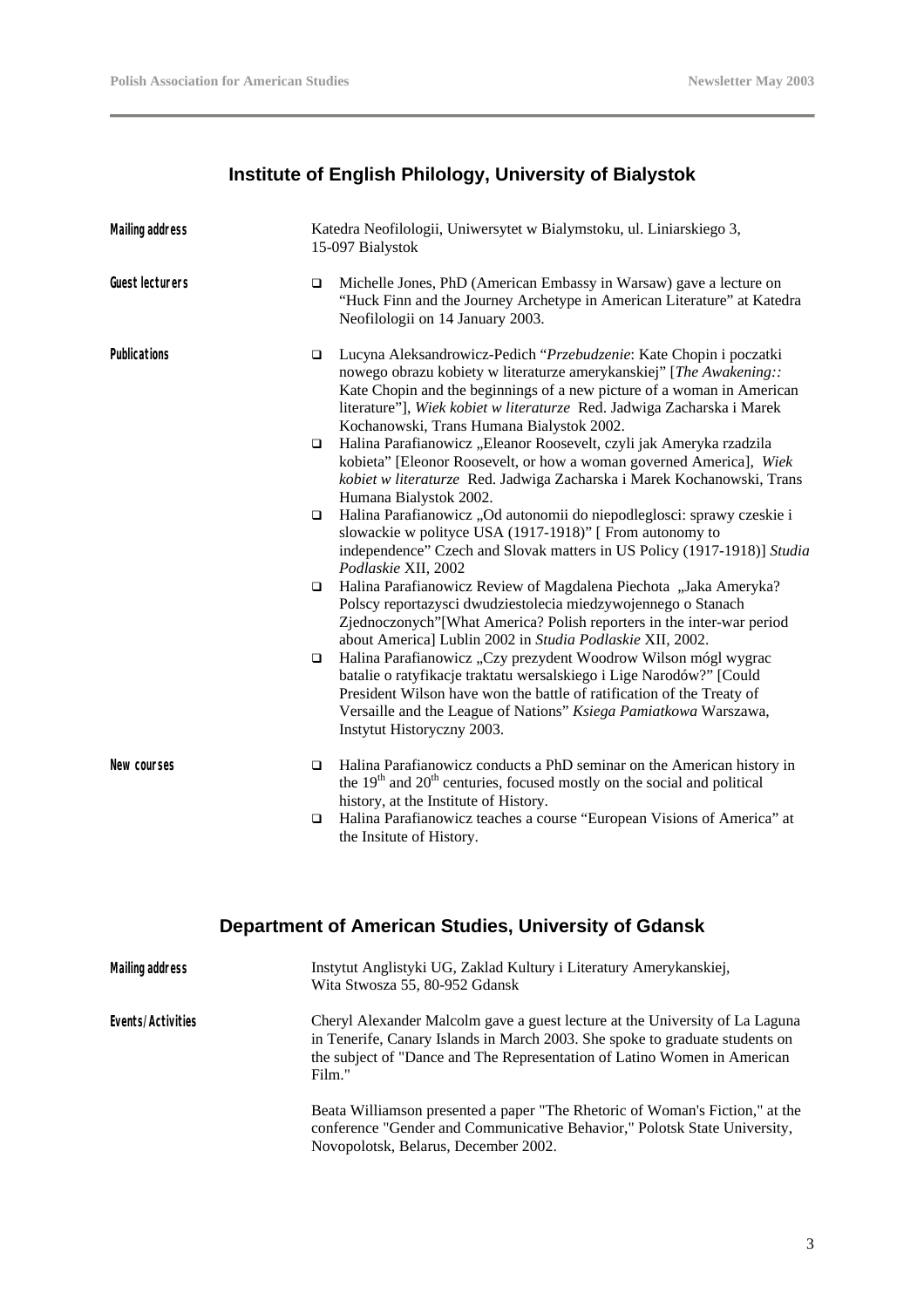**Guest lecturers** Ruben C. Gonzales – American Playwright/Actor visited Institute of English 17- 20 December, 2002; Lecture: "Chicano Theater performance: fragments of his own play, a solo show 'Diary of a Mad Mexican'" GREAT!

#### **Department of American Literature & Culture, Catholic University of Lublin**

| <b>Mailing address</b> | Catholic University of Lublin (KUL), English Department/American Studies<br>Al. Raclawickie 14, 20-950 Lublin, tel./fax. (081) 533-25-72                                                                                                                                                                                                                                                                                                                                                                                                          |
|------------------------|---------------------------------------------------------------------------------------------------------------------------------------------------------------------------------------------------------------------------------------------------------------------------------------------------------------------------------------------------------------------------------------------------------------------------------------------------------------------------------------------------------------------------------------------------|
| Events/Activities      | <b>Prof.</b> Art Pitz conducted a workshop on 'A Perspective on American<br>$\Box$<br>Globalism' on 3 December, 2002.<br>Zofia Kolbuszewska received a Senior Fulbright and she will spend the<br>$\Box$<br>next academic year in Columbia University N, York.<br>Urszula Niewiadomska Flis was awarded EAAS Transatlantic Grant for<br>$\Box$<br>the summer 2003 for her research on the novels of Ellen Glasgow and<br>Walker Percy at UNC, Chapel Hill, and UVa, Charlottesville.                                                              |
| <b>Guest lecturers</b> | <b>Prof.</b> Art Pitz gave a lecture on 'Contemporary American Culture and<br>$\Box$<br>Internet Resources' on 2 December, 2002.<br>Prof. Art Pitz also gave a lecture on 'African American Culture and<br>$\Box$<br>History' on 3 December, 2002.<br>Prof. Gary Harrington, a visiting Fulbright professor, gave a lecture on<br>$\Box$<br>'Shootizm versus Sport: Hunting in Hemingway and Faulkner' on 9<br>January, 2003.<br><b>Prof. Marjorie Piechowski</b> delivered a series of 6 lectures on American<br>$\Box$<br>Drama in March, 2003. |
| Conferences            | In November 2002, Marek Brola, Zofia Kolbuszewska and Urszula<br>$\Box$<br><b>Niewiadomska Flis delivered their papers at the Annual PAAS Conference</b><br>"Traveling Subjects: American Journeys in Space and Time." in Wroclaw.<br>Patrycja Baran took part in Salzburg Seminar Session on Contemporary<br>$\Box$<br>American Literature: Cultural Diversity and Aesthetic Continuities April 2-<br>9, 2003 (Session 408/ASC31)                                                                                                                |
| <b>Publications</b>    | Krzysztof Flis Review of Piotr Ostaszewski's 'Wietnam: Najdluzszy konflikt<br>powojennego swiata 1945 - 1975.' Studia Podlaskie XII, 2002. pp. 394 - 399.                                                                                                                                                                                                                                                                                                                                                                                         |

#### **Department of American Literature & Culture, Maria Curie-Sklodowska University**

| <b>Mailing address</b> | Department of American Literature and Culture, Maria Curie-Sklodowska<br>University, Pl. Marii Curie-Sklodowskiej 4, 20-031 Lublin, tel. +48 81 537 5389,<br>5279, e-mail: ptsazlka@klio.umcs.lublin.pl,<br>$+48$ 81 537<br>fax:<br>http://klio.umcs.lublin.pl/~ptsazlka/dalc/dalc.htm |
|------------------------|----------------------------------------------------------------------------------------------------------------------------------------------------------------------------------------------------------------------------------------------------------------------------------------|
| Events/Activities      | <b>Jerzy Durczak</b> was elected Member of the Executive Council of the<br>International Association for American Studies.                                                                                                                                                             |
|                        | <b>Jerzy Durczak</b> took part in the Board meeting of European Association for<br>$\Box$<br>American Studies in Athens.                                                                                                                                                               |
|                        | Bianka Zarzycka and Mirella Czerwiec-Dykiel were (and still are)<br>instrumental in starting the Discussion Club for American Studies Students.                                                                                                                                        |

The Club's activities include regular film screenings followed by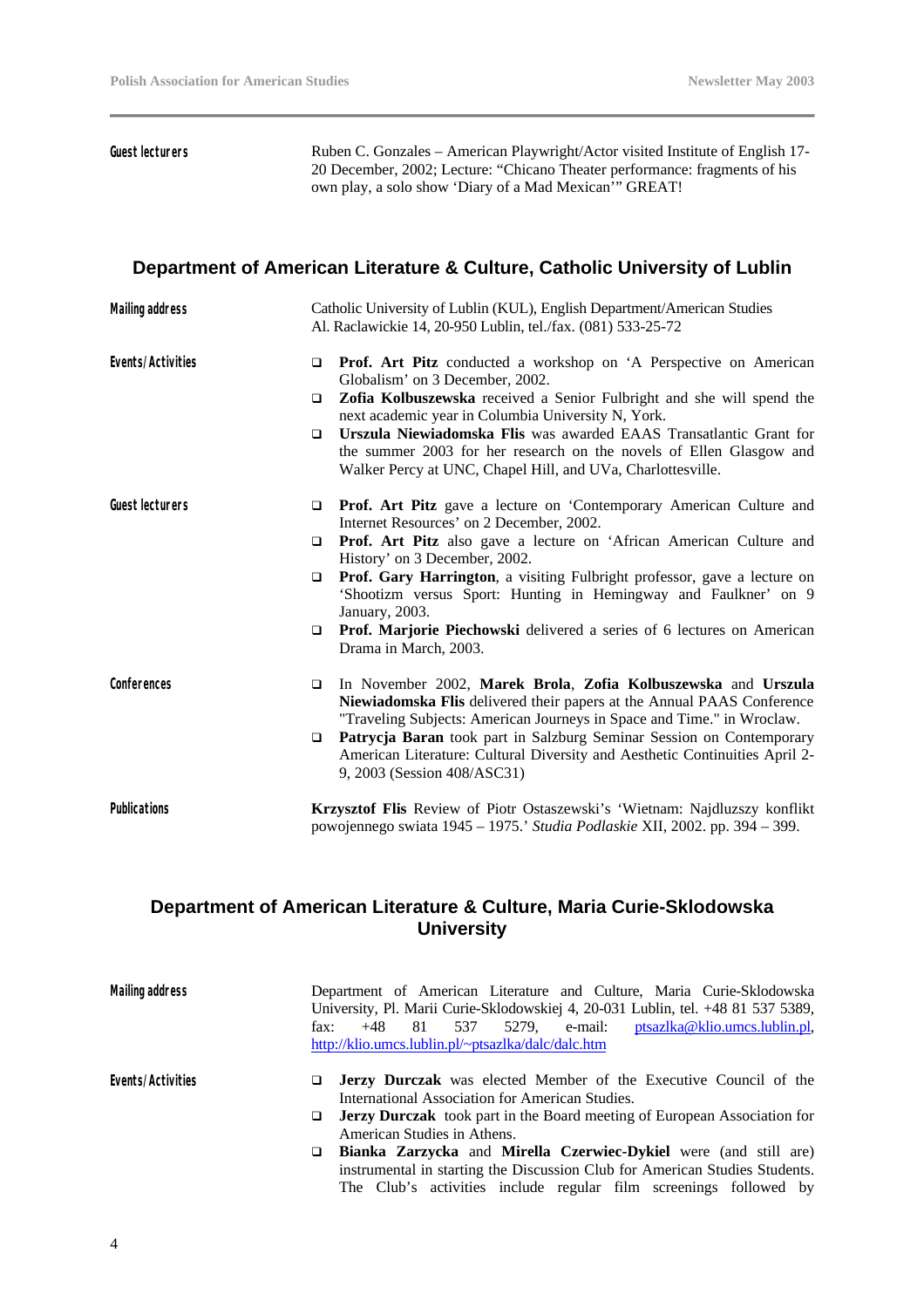|                        | □              | discussions, photography exhibitions and student presentations.<br>Prof. Larry Hussman re-joined the Department's faculty for the Spring<br>semester.                                                                                                                                                                                                                                                                                                                                                                 |
|------------------------|----------------|-----------------------------------------------------------------------------------------------------------------------------------------------------------------------------------------------------------------------------------------------------------------------------------------------------------------------------------------------------------------------------------------------------------------------------------------------------------------------------------------------------------------------|
| <b>Guest lecturers</b> | ▫              | Pat Cadigan – a famous American science fiction/cyberpunk writer visited<br>the Deaprtment and spoke to the students and faculty.                                                                                                                                                                                                                                                                                                                                                                                     |
|                        | □              | Dorota Glowacka (Halifax, Canada) spoke about Holocaust in American<br>popular culture                                                                                                                                                                                                                                                                                                                                                                                                                                |
|                        | □              | John Guzlowski (Eastern Illinois University) delivered a lecture on Isaac<br>Bashevis Singer and his literature.                                                                                                                                                                                                                                                                                                                                                                                                      |
|                        | $\Box$         | Gordon Brian Haber (Columbia University) spoke about his journeys in<br>Poland and his forthcoming travel book.                                                                                                                                                                                                                                                                                                                                                                                                       |
| Conferences            | □              | In May 2003 Jerzy Durczak took part in the conference of International<br>Association for American Studies in Leiden where he delivered a lecture on<br>multicultural studies in Poland and conducted a panel discussion.                                                                                                                                                                                                                                                                                             |
|                        | $\Box$         | In March 2003 Jerzy Kutnik delivered three lectures during the Torun<br>conference "The American City: Past and Present."                                                                                                                                                                                                                                                                                                                                                                                             |
| <b>Publications</b>    | □<br>$26 - 27$ | <b>Pawel Frelik</b><br>(Review) Andy Sawyer & David Seed, Speaking Science Fiction: Dialogues<br>and Interpretations, Science Fiction Studies, March 2003: 144-146.<br>(Review) Paul DiFilippo, A Year in the Linear City, Foundation. The<br>International Review of Science Fiction 87: 116-119<br>(Review) Connie Willis & Sheila Williams, A Women's Liberation. A Choice of<br>Futures By and About Women, SFRA Review 261: 9-10.<br>"What Do You Mean, "Digital Studies'?" American Book Review, May/June 2003, |

# **Department of American Literature & Culture, University of Lódz**

| <b>Mailing address</b> |   | American Literature & Culture Department, University of Lódz,<br>Al. Kosciuszki 65, 90-514 Lódz, fax: 48 42 366337                                                                                                                       |
|------------------------|---|------------------------------------------------------------------------------------------------------------------------------------------------------------------------------------------------------------------------------------------|
| Events/Activities      | □ | In November 2002, Agnieszka Salska visited the University of Växjö,<br>Sweden, where she gave a series of lectures.                                                                                                                      |
| Guest lecturers        | o | In the spring semester the Department hosts Fulbright Professor Gill<br><b>Holland</b> of Davidson College, NC. Professor Holland teaches<br>undergraduate courses and conducts a seminar for the graduate students of<br>our Department |
| Conferences            | ❏ | In September 2002, Agnieszka Salska, Jadwiga Maszewska, Kacper<br>Bartczak, Grazyna Zygadlo and Alicja Piechucka participated in the<br>PAAS Conference in Wroclaw.                                                                      |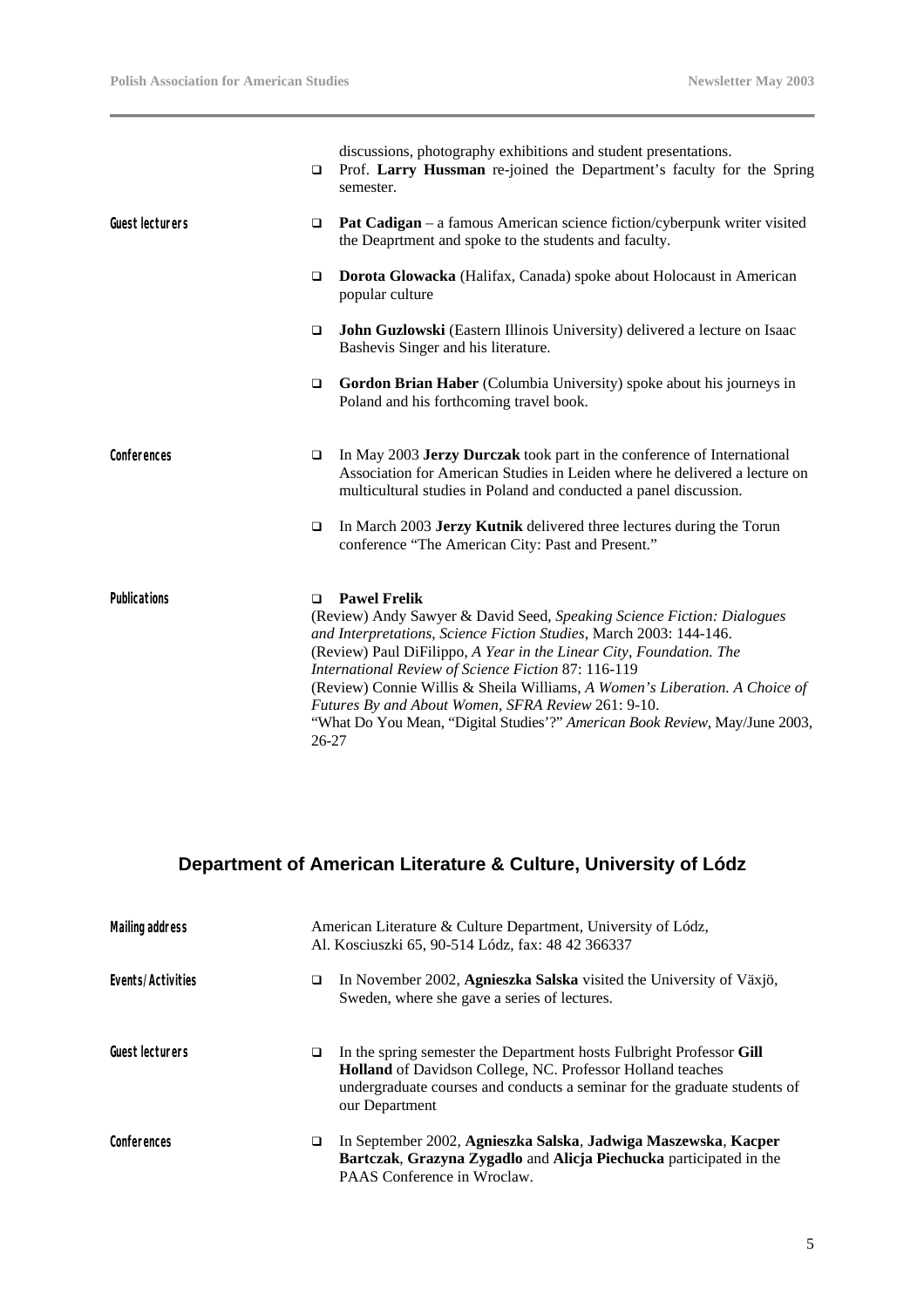| <b>Publications</b> | a. | <b>Kacper Bartczak</b> published an essay on the poetry of Jerzy Jarniewicz<br>titled "Wymknac sie Kazdemu Bogu" in Dziennik Portowy, No. 8.                                          |
|---------------------|----|---------------------------------------------------------------------------------------------------------------------------------------------------------------------------------------|
|                     | o. | <b>Kacper Bartczak</b> 's poetry has been recently published in <i>Opcje</i> (4/5, 2002)<br>and <i>Studium</i> (36/37 2003).                                                          |
| Grants              |    | <b>Jadwiga Maszewska</b> received a six-month Fulbright Senior Grant for the<br>academic year 2003/2004. She is planning to spend the spring semester<br>2003/2004 in El Paso, Texas. |

# **Department of American Studies & Mass Media, University of Lódz**

| <b>Mailing address</b> | Department of American Studies and Mass Media, Faculty of International and<br>Political Studies, University of Lódz, ul. Skladowa 41/43, 90-127 Lódz<br>Phone: (48 42) 635 42 54, Fax: (48 42) 635 42 60 |                                                                                                                                                                                                                                                                                                                                                                                                                                                                                                                                                                                                                                                                                                                                                                                                                                                                                                                                                                                                                                                                                       |
|------------------------|-----------------------------------------------------------------------------------------------------------------------------------------------------------------------------------------------------------|---------------------------------------------------------------------------------------------------------------------------------------------------------------------------------------------------------------------------------------------------------------------------------------------------------------------------------------------------------------------------------------------------------------------------------------------------------------------------------------------------------------------------------------------------------------------------------------------------------------------------------------------------------------------------------------------------------------------------------------------------------------------------------------------------------------------------------------------------------------------------------------------------------------------------------------------------------------------------------------------------------------------------------------------------------------------------------------|
| Events/Activities      | $\Box$<br>$\Box$                                                                                                                                                                                          | In the spring of 2003 ASM has started a cooperation in student exchange<br>with St. Cloud State University in Minnesota, USA. Up to 25 students may<br>participate.<br>Wieslaw Oleksy participated in a dinner party at Mr. Cameron Munter's<br>residence in Warsaw. Mr. Munter is the Deputy Chief of Mission of the<br>Embassy of the United States of America in Poland.                                                                                                                                                                                                                                                                                                                                                                                                                                                                                                                                                                                                                                                                                                           |
| Publications           | ❏                                                                                                                                                                                                         | Elzbieta Durys "Improwizacja w Cieniach Johna Cassavetesa"<br>(Improvisation in John Cassavetes' Shadows). In: Slawomir Bobowski, ed.<br>Studia Filmoznawcze No 23, Wydawnictwo Uniwersytetu Wroclawskiego,<br>Wroclaw 2002: 49-60.                                                                                                                                                                                                                                                                                                                                                                                                                                                                                                                                                                                                                                                                                                                                                                                                                                                   |
| New courses            | $\Box$<br>▫<br>$\Box$<br>$\Box$                                                                                                                                                                           | James Hartzell Comparison of the EU and American Constitutional,<br>Political and Legal Systems (4 <sup>th/</sup> /5 <sup>th</sup> year)<br>Jeff Kleiman Notable Americans (5 <sup>th</sup> year)<br>Jeff Kleiman American Business History (4 <sup>th</sup> year)<br>Elzbieta H. Oleksy American Cultures: Basic American Concepts and<br><i>Myths</i> (Lecture, $2nd$ year): a multimedia lecture course on "American"<br>Cultures: Basic Concepts and Myths" to students of international relations<br>at the Faculty of International and Political Studies. The first part of the<br>course focuses on American Dream, Frontier West, Romantic South, and<br>Counter Culture. The second part concentrates on the issues of<br>Mutliculturalism in the US with a special emphasis on Native Americans,<br>African Americans, and Asians. Each part of the lecture course ends with a<br>discussion class on globalization in the area of culture. The lecture is<br>conducted as a Power Point presentation with incorporated visual material:<br>documentary and feature films. |
|                        | $\Box$                                                                                                                                                                                                    | Wieslaw Oleksy Ethnicity and race in a global perspective (Special Subject<br>Seminar, 4th year): an international, internet-designed course,<br>simultaneously taught at ASM, W. Paterson University of New Jersey,<br>University of North Carolina, Miami University of Ohio, and University of<br>Surrey, London. This year the course is also taken by 4 students from<br>Denmark and 3 ASM students who are currently studying in France,<br>Finland, and Australia. Most of the attention in this course at ASM is<br>concentrated on ethnic and racial issues in the USA.                                                                                                                                                                                                                                                                                                                                                                                                                                                                                                      |
|                        |                                                                                                                                                                                                           | MA Special Program in American Studies and Mass Media<br>□ Pawel Kowalski American Business—MA seminar                                                                                                                                                                                                                                                                                                                                                                                                                                                                                                                                                                                                                                                                                                                                                                                                                                                                                                                                                                                |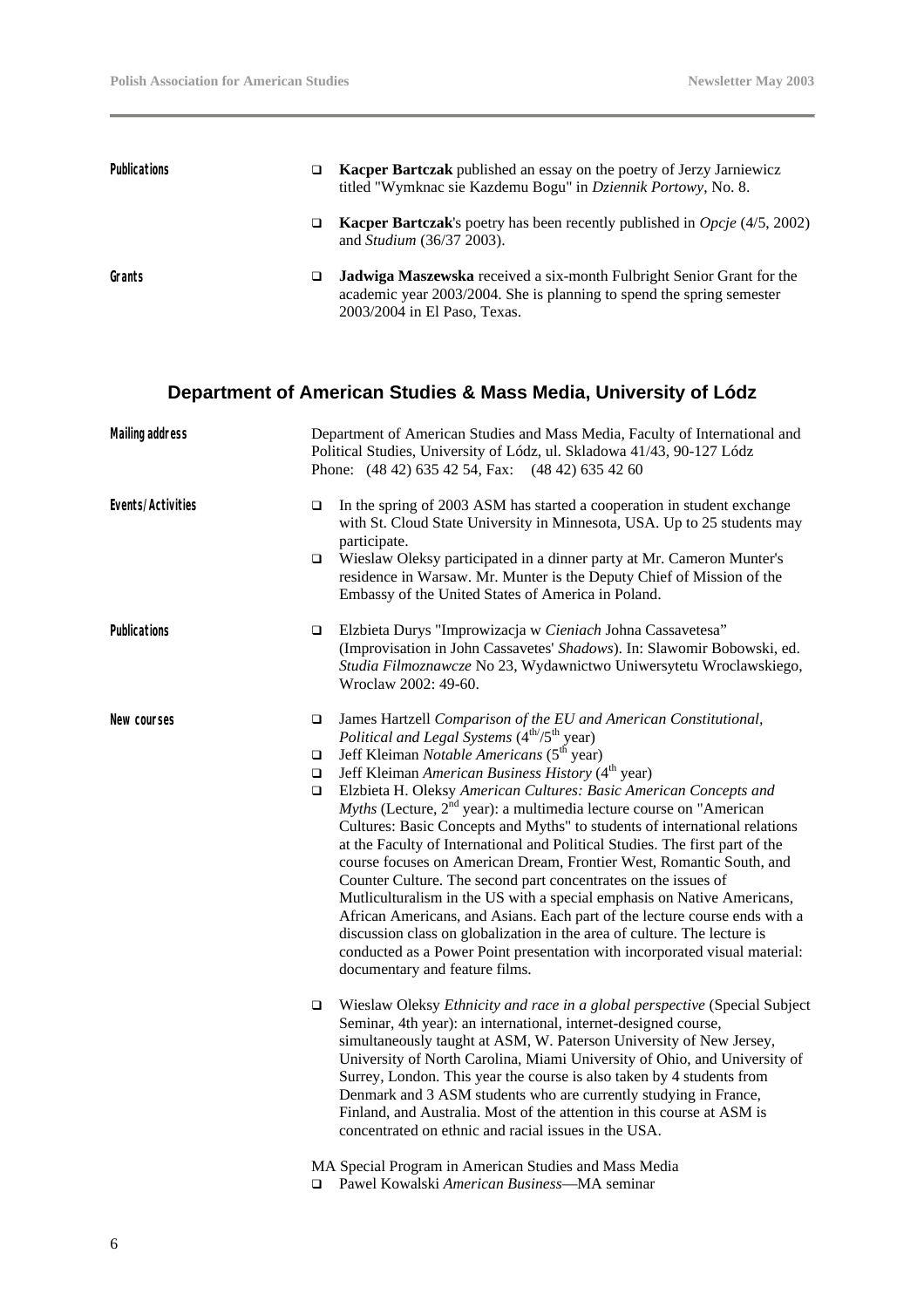- q Robert Kuzma *American Politics*
- q Paulina Matera *Europe and the United States*
- q Joanna Wojcieszek *Advertising Campaigns*

# **Calls for papers** Calls for papers A call for papers

#### NEW DIRECTIONS IN AMERICAN POLITICS

An international conference of the American Politics Forum Lódz, June 28-30, 2003

American Politics Forum invites papers from scholars who teach or do research in contemporary American society, history and politics. We are interested in analyses that attempt to discuss the dynamics of contemporary America – the forces which provide continuity and give stimuli to change. During our sessions we hope to come closer to understanding how American society at the beginning of the 21<sup>st</sup> century responds to the challenges of modern world; how the institutions and people cope with the pressures of post-modernizing community; how values and political culture become affected by the economic and political changes; and how democratic political processes respond to the growing complexity and fragmentation of power in the political systems. Papers on Canadian society and politics are most welcome too.

We hope this conference becomes a forum for academic discussion for all teachers and researchers and doctoral candidates who are interested in contemporary (North) American topics and feel the need to talk to their fellow academics. We are looking for individual papers and whole panel suggestions. Organizers plan to cover the costs of stay in Lódz for those whose submissions are accepted. For all other participants the cost of participation is 350PLN. Please submit **a brief abstract** of your proposed presentation (no longer than 200 words) **no later than April 27th**. Participants are encouraged to contact the organizers and send in a title of their submissions asap. With your submission, please provide your affiliation, telephone and fax contacts, and an e-mail address. Organizers intend to publish the conference papers. The organizers are the American Politics Forum, US Embassy, Department of American Studies and Mass Media of the University of Lódz, *Collegium Civitas,* and Polish-US Fulbright Commission.

Proposals should be submitted to **dr Bohdan Szklarski** at one of the following institutions: Katedra Amerykanistyki i Mass Mediów, Uniwersytet Lódzki, Skladowa 41/43, 90-127 Lódz, fax (0-48-42) 635-4620 or Collegium Civitas, Naukowa 5/7, 02-463 Warszawa, fax (0-48-22) 863-1325.

E-mail contact for submissions and all other matters: Szklarscy@poczta.onet.pl

#### **American Studies Center, University of Warsaw**

| <b>Mailing address</b> | American Studies Center, Warsaw University, Al. Niepodleglosci 22, 02-653<br>Warszawa                                                                                    |
|------------------------|--------------------------------------------------------------------------------------------------------------------------------------------------------------------------|
| Events/Activities      | American Studies Center hosted an international conference on "Difference"<br>and Identity: Queer Culture Reacts to Marginalization and Homophobia" in<br>December 2002. |
|                        | The Center received a gift of Lannan Foundation videos on American<br>literature, which have been added to the ASC library holdings.                                     |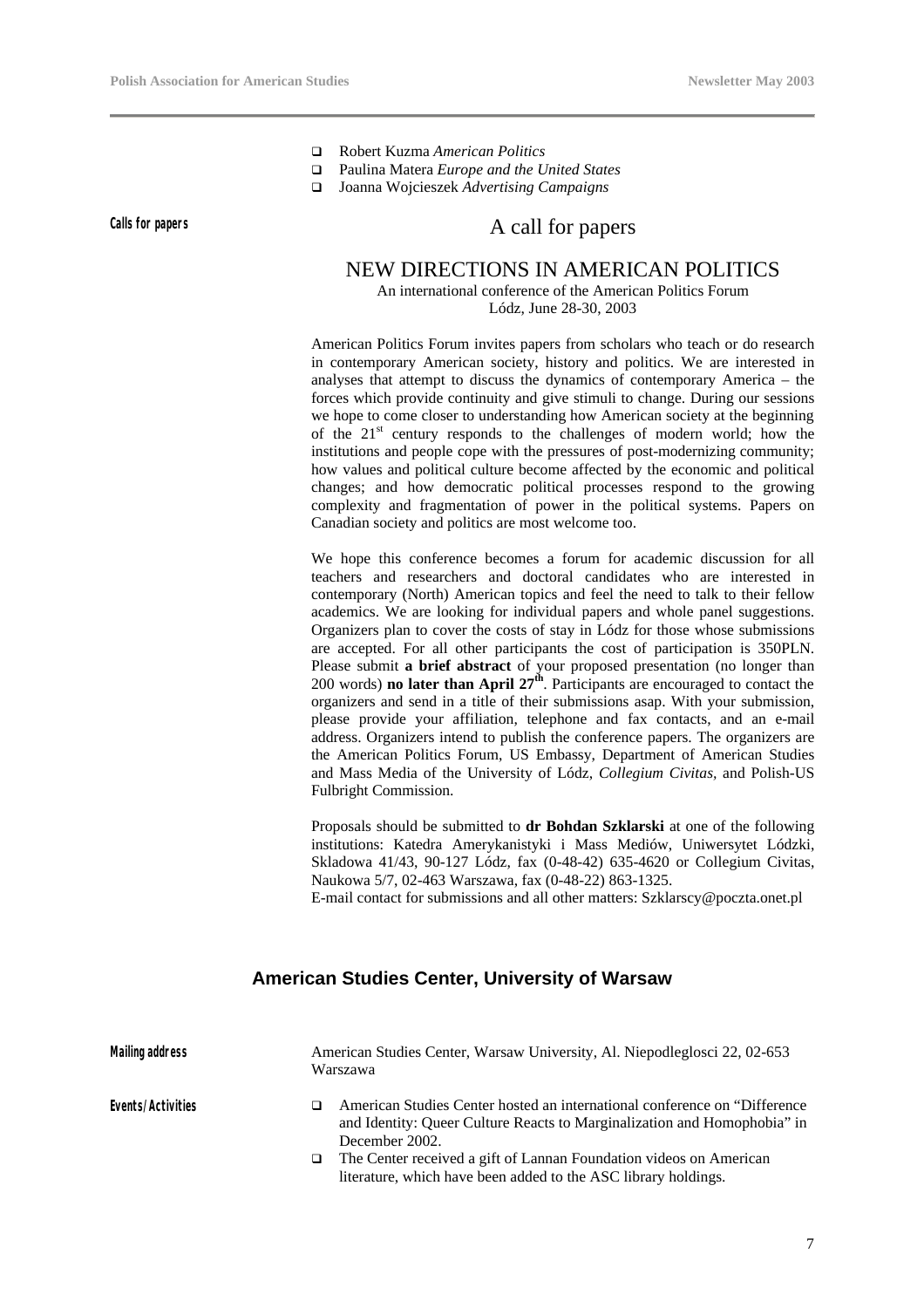$\overline{\phantom{0}}$ 

|                        | ❏ | Andrzej Filipiak is spending this spring semester as a Visiting Scholar<br>in the Department of History at Kent State University, Ohio, where he is<br>doing research on American Catholicism.                                                                                                                                                  |
|------------------------|---|-------------------------------------------------------------------------------------------------------------------------------------------------------------------------------------------------------------------------------------------------------------------------------------------------------------------------------------------------|
| <b>Guest lecturers</b> | ❏ | Prof. Maria Janion lectured on the old and new paradigm of vampire fiction                                                                                                                                                                                                                                                                      |
|                        | □ | in American and European literatures (December 2002).<br>Prof. Shelby Steele from the Hoover Institution lectured on the phenomenon<br>of "white guilt" in American racial politics (February 2003).                                                                                                                                            |
|                        | □ | Dr. Matthias Werner from the John F. Kennedy Institute in Berlin gave a<br>talk on East-West trade relations in Europe and their political context<br>(March 2003).                                                                                                                                                                             |
|                        | □ | Dr. Agnieszka Graff guest lectured at Gender Studies Department, Central<br>European University, Budapest (December 2002). Her talk was enttiled:<br>"Lost between the Waves. The Paradoxes of Feminist Chronology and<br>Activism in Contemporary Poland."                                                                                     |
| Conferences            | □ | Dr. Robert Piotrowski gave a paper on "Aristotle Americanus" at a<br>conference on the reception of ancient cultures at the Warsaw University                                                                                                                                                                                                   |
|                        |   | Antiquity Studies Center na konferencji (March 2003).                                                                                                                                                                                                                                                                                           |
|                        | □ | Dr. Anna Sosnowska-Jordanovska presented a paper on "Sustainable<br>Development' - Structure and History of the Concept. A Sociological                                                                                                                                                                                                         |
|                        |   | Perspective" at a conference on Linking Development with the                                                                                                                                                                                                                                                                                    |
|                        |   | Environment. The EU and Accession Countries Perspective, held at the                                                                                                                                                                                                                                                                            |
|                        | □ | Regional Environmental Center, Bratislava (February 2003).<br>Dr. Tomasz Basiuk read a paper on justified anger as a strategy of the gay                                                                                                                                                                                                        |
|                        |   | movement in the U.S. and Poland at a conference on the Anatomy of Anger<br>at Warsaw University (November 2002).                                                                                                                                                                                                                                |
|                        | □ | Dr. Krystyna Mazur and Dr. Tomasz Basiuk co-authored a paper with                                                                                                                                                                                                                                                                               |
|                        |   | Kazimiera Szczuka on Herman Melville, Oscar Wilde and Witold<br>Gombrowicz, which they read at the ASC "Difference and Identity"<br>conference (December 2002).                                                                                                                                                                                 |
|                        | ❏ | Dr. Anna Sosnowska-Jordanovska, Dr. Krystyna Mazur, Dr. Agnieszka                                                                                                                                                                                                                                                                               |
|                        |   | Graff and Dr. Tomasz Basiuk gave papers at the annual PAAS conference<br>in Wroclaw (November 2002).                                                                                                                                                                                                                                            |
| <b>Publications</b>    | □ | Dr. Tomasz Basiuk published Wielki Gaddis: Realista postmodernistyczny.<br>Izabelin: Swiat Literacki3 2003.                                                                                                                                                                                                                                     |
|                        | □ | Dr. Ewa Grzeszczyk published Sukces: amerykanskie wzory – polskie<br>realia. Warszawa: IFiS PAN, 2003.                                                                                                                                                                                                                                          |
|                        | □ | Dr. Agnieszka Graff published "Nie oddamy Joyce'a! - Kilka slów ku<br>chwale postmodernistycznej joyce'ologii" Od Joyce'a do Liberatury.                                                                                                                                                                                                        |
|                        |   | Katarzyna Bazarnik, ed. Kraków: Universitas, 2002. 3-20.                                                                                                                                                                                                                                                                                        |
|                        | □ | Dr. Graff's review of Working Families: The Transformation of the<br>American Home, R. Hertz and N. L. Marshall, eds., was published by<br>Gender, Work & Organization 10.1 (Jan. 2003): 125-127.                                                                                                                                               |
| New courses            |   |                                                                                                                                                                                                                                                                                                                                                 |
|                        | ❏ | About ten new courses are offered at the Center each semester. Among this<br>year's additions are a new course on the American Civil War taught by Dr.<br>Zbigniew Kwiecien and a number of courses on American philosophy,<br>including the controversy over creationsim versus evolutionism in the U.S.,<br>offered by Dr. Robert Piotrowski. |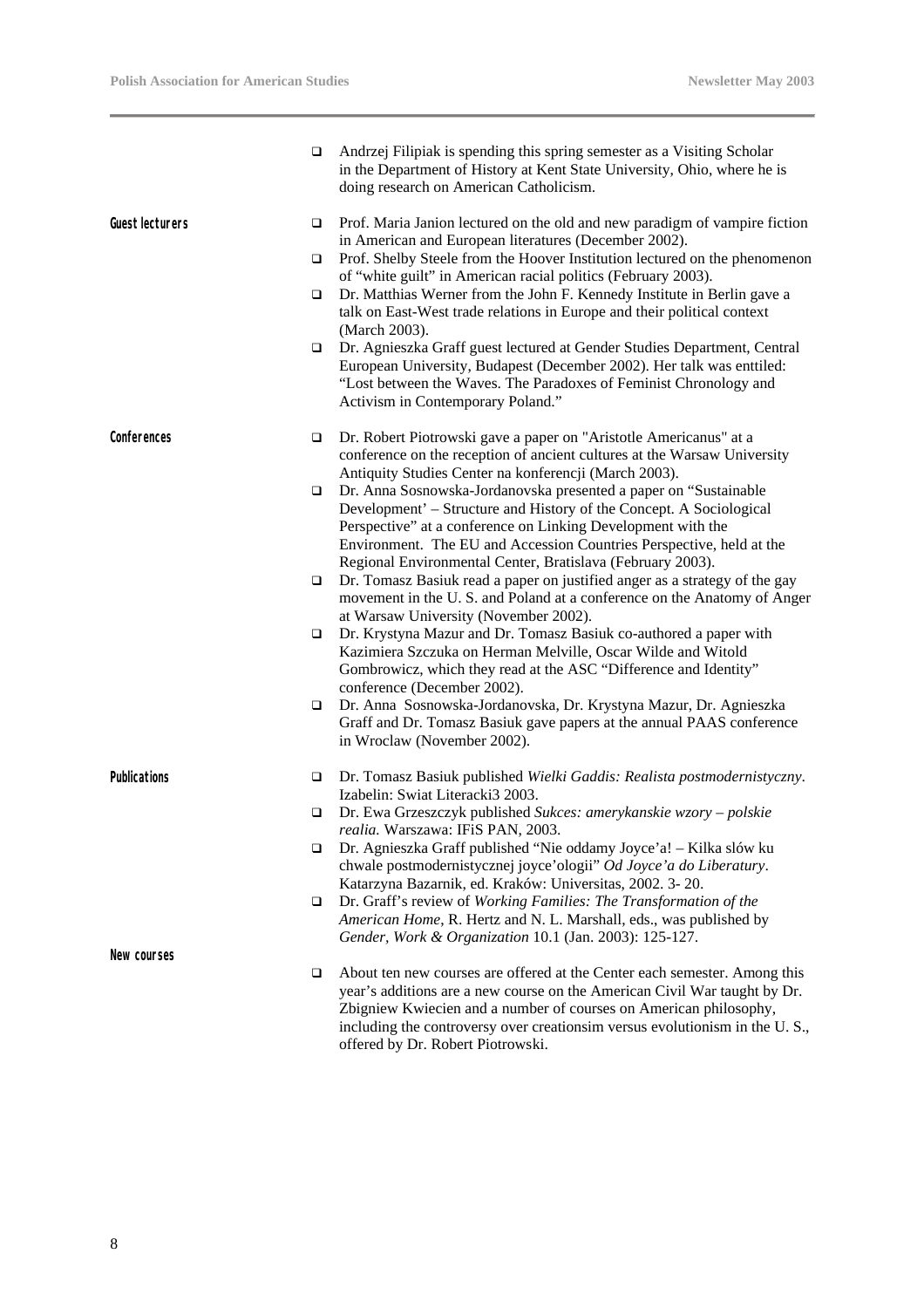# **Institute of English Studies, University of Rzeszów**

| Mailing address | Institute of English Studies, University of Rzeszów, Al. Rejtana 16 B, 35-959<br>Rzeszów, tel. (+48 17) 862 56 28 ext. 1052                                          |
|-----------------|----------------------------------------------------------------------------------------------------------------------------------------------------------------------|
| Guest lecturers | Prof. Tom Gladsky is giving lectures on American Literature in the years<br>2003/2004. Anyone who would like to get in touch may do so at<br>gladsky@univ.rzeszow.pl |

# **Department of American Literature and Culture, University of Silesia**

| <b>Mailing address</b> |                            | Department of American Literature and Culture, Institute of British and<br>American Culture and Literature, University of Silesia, ul. Zytnia 10<br>41-205 Sosnowiec, fax: +48(32)2917417, tel: +48(32)2917322;<br>+48(32)2691892<br>http://amerykanistyka.us.edu.pl<br>http://american-studies.us.edu.pl                         |
|------------------------|----------------------------|-----------------------------------------------------------------------------------------------------------------------------------------------------------------------------------------------------------------------------------------------------------------------------------------------------------------------------------|
| <b>Guest lecturers</b> | $\Box$<br>$\Box$<br>$\Box$ | Dr Art Redding<br>Dr Clayton Reeve<br>Dr Tom Gladsky                                                                                                                                                                                                                                                                              |
| <b>Publications</b>    | $\Box$<br>$\Box$           | Dziedzic, Piotr. At the Corner of Liberty and Main: John Gardner,<br>Raymond Carver, and the Generation of '31. Katowice: University of<br>Silesia Press, 2002, pp. 166<br>Kowalczyk-Twarowski, Krzysztof. Ravishing Interiors, Frontiers of Light.<br>On Novels of J.M. Coetzee. Ustron: Wydawnictwo Innowacje, 2002, pp.<br>122 |
|                        | ▫                          | Pyzik, Teresa, ed. Bóg, wiara, religia w literaturze i kulturze amerykanskiej.<br>Katowice: University of Silesia Press, 2003, pp.                                                                                                                                                                                                |
|                        | $\Box$                     | Dziedzic, Piotr. "Stany Zjednoczone codziennego konania. Wiara i<br>telewizja w powiesci Dona DeLillo Biały Szum." In: Bóg, wiara i religia w<br>literaturze i kulturze amerykanskiej, ed. by Teresa Pyzik. Katowice:<br>University of Silesia Press, 2003, pp. 185-193                                                           |
|                        | □                          | Dziedzic, Piotr. "People and Things in Thomas Pynchon's V. Part One: Yo-<br>Yoing and Other Modes of Evasion." In: Ekonomia i Humanistyka, No 3 -<br>2002, Bielsko-Biala: Wyzsza Szkola Ekonomiczno- Humanistyczna, pp.<br>119-131                                                                                                |
|                        | $\Box$                     | Kieltucka, Aleksandra. "Szklane obrazy, czyli Marmurowy faun w witrazu<br>eklektycznej religii Nathaniela Hawthorne'a" In: "Bóg, wiara i religia w<br>literaturze i kulturze amerykanskiej, ed. by Teresa Pyzik. Katowice:<br>University of Silesia Press, 2003, pp. 50-64                                                        |
|                        | ▫                          | Jedrzejko, Pawel. "W poszukiwaniu transcendencji, czyli krótki szkic o tym<br>jak Melville ubóstwil Ocean", in: Bóg, wiara i religia w literaturze i<br>kulturze amerykanskiej, ed. by Teresa Pyzik. Katowice: University of<br>Silesia Press, 2003, pp. 64 - 93                                                                  |
|                        | $\Box$                     | Jedrzejko, Pawel. "Biografia-Metodologia-Przeklad"<br>["Biography-Methodology-Translation"], In: Biograficzne aspekty<br>przekladu [Biographical Aspects of Translation], ed. by Piotr Fast.<br>Katowice: Slask Publishers                                                                                                        |
|                        | $\Box$                     | Jedrzejko, Pawel. "'Belle Lettre' o (I)mperium (O)ntycznym Sauny -<br>Andrzejowi Chojeckiemu" ["To Andrzej Chojecki: A Belle Lettre on the<br>Ontic Empire of Sauna"]. Er(r)go, No. 4 (1/2002), ss. 113-123                                                                                                                       |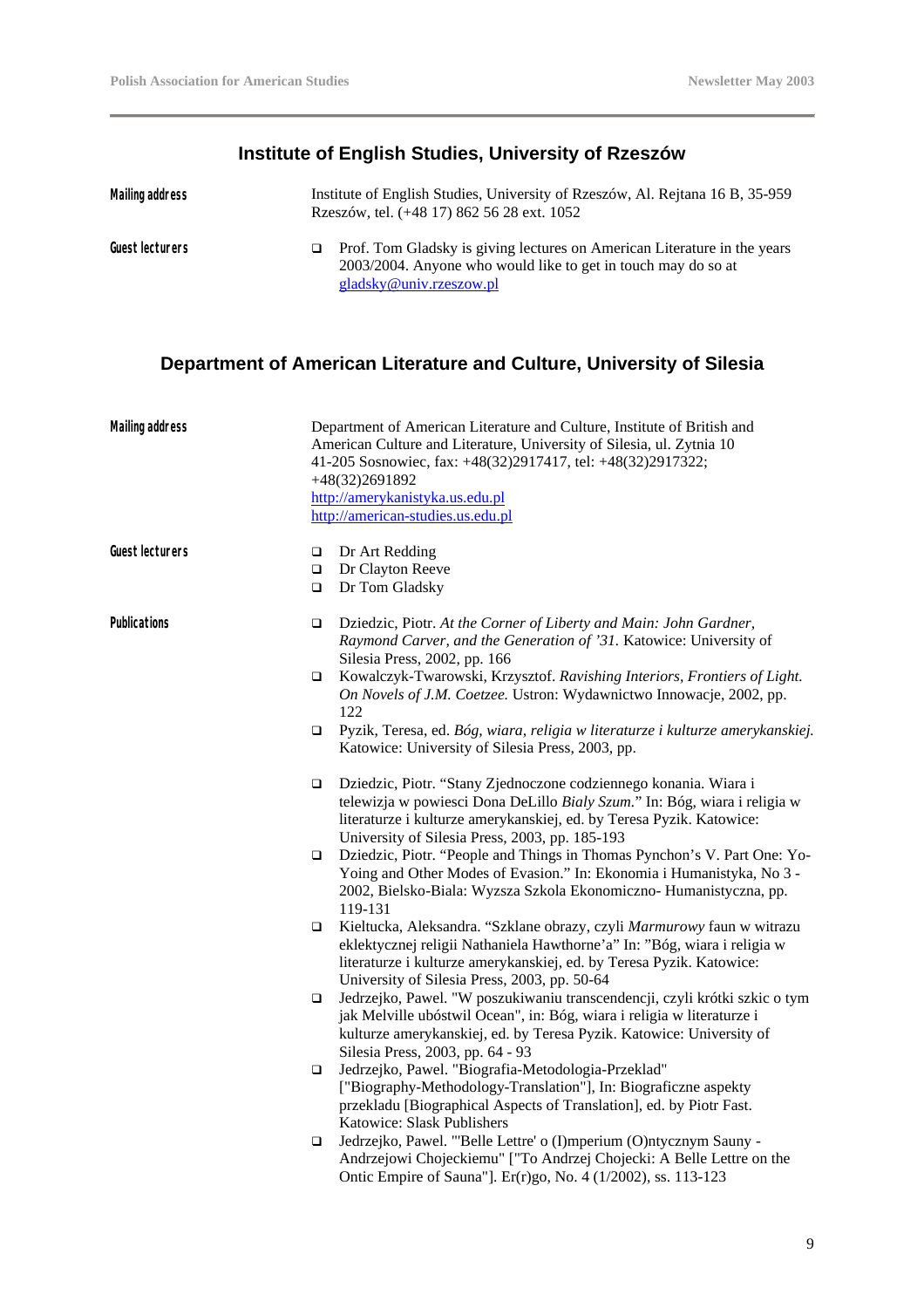- q Kowalczyk-Twarowski, Krzysztof. 2002. "Tam tylko brudni Murzyni i zbiegli wiezniowie. Postac aborygena w powiesciach Patricka White'a". W: K. Kujawinska-Courtney, B. Kopczynska-Jaworska, A. Nadolska-Styczynska (eds.). *Wsród pustyn, buszu, lasów i ogrodów. Spotkania z kultura aborygenów i Papuasów*. Lódz: Uniwersytet Lódzki, 2003, pp. 127- 133.
- q Kowalczyk-Twarowski, Krzysztof. "'Najpiekniejsze kule Europy'. Religia a 'poludniowy gotyk' w twórczosci Flannery O'Connor". In: Bóg, wiara i religia w literaturze i kulturze amerykanskiej, ed. by Teresa Pyzik. Katowice: University of Silesia Press, 2003, pp. 151-162
- q Podgórniak, Alexandra. "*Piesn Salomonowa,* czyli: Nieboszczyk przeprowadza autopsje." in: Bóg, wiara i religia w literaturze i kulturze amerykanskiej, ed. by Teresa Pyzik. Katowice: University of Silesia Press, 2003, pp. 163-172
- q Podgórniak, Aleksandra. "Dissociation and Culture Formation: The Case of Contemporary Chicano Literature." In: Do the Americas Have a Common Literary History? Ed. Barbara Buchenau and Anette Paatz. Frankfurt am Main: Peter Lang Europäischer Verlag der Wissenschaften, 2002, pp. 449- 460
- □ Pyzik, Teresa. "Problematyka wiary w dramaturgii Eugene'a O'Neilla in: Bóg, wiara i religia w literaturze i kulturze amerykanskiej ed. by Teresa Pyzik. Katowice: University of Silesia Press, 2003, pp.115-139
- q Pyzik, Teresa. "Krytyka teatralna Washingtona Irvinga i Edgara Allana Poe" in: Ekonomia i Humanistyka, No 1-2002, Bielsko-Biala: Wyzsza Szkola Ekonomiczno- Humanistyczna, 2002, pp 93-110
- q Pyzik, Teresa. "Ralph Waldo Emerson i [Sarah]Margaret Fuller o dramacie, teatrze i krytyce literackiej". In: Ekonomia i Humanistyka, No 3-2002, Bielsko-Biala: Wyzsza Szkola Ekonomiczno- Humanistyczna, 2002, pp. 99- 119
- q Pyzik, Teresa. "Przedmowa: Kilka refleksji na temat problematyki religijnej w literaturze amerykanskiej". In: Bóg, wiara i religia w literaturze i kulturze amerykanskiej", ed. by Teresa Pyzik. Katowice: University of Silesia Press, 2003, pp. 9-16
- q Reeve, Clayton. "Wartosci chrzescijanskie i romantyczne w *Szkarlatnej literze* Nathaniela Hawthorne'a in: Bóg, wiara i religia w literaturze i kulturze amerykanskiej", ed. by Teresa Pyzik. Katowice: University of Silesia Press, 2003, pp. 29-49
- q Redding, Artur. "Inicjatywy wyrosle z wiary: *Miasto Boze* E.L. Doctorova, czyli co stalo sie 11 wrzesnia 2001 roku". Bóg, wiara i religia w literaturze i kulturze amerykanskiej, ed. by Teresa Pyzik. Katowice: University of Silesia Press, 2003, pp. 193-209
- q Sikorska, Marzenna. "Bohaterowie opowiadan J.D. Salingera poszukujacy wiary". Bóg, wiara i religia w literaturze i kulturze amerykanskiej, ed. by Teresa Pyzik. Katowice: University of Silesia Press, 2003, pp. 172-185

#### **SHORT REVIEWS AND CRITICAL NOTES:**

- □ Jedrzejko, Pawel. 2002. "Quassim Cassam, Self and World. Oxford, New York: Oxford University Press, 1997; wydanie w miekkiej oprawie (1999). 208 stron. Publikacja anglojezyczna", (A critical note) Er(r)go, No. 5
- q Jedrzejko, Pawel. 2002. "Alexander Riegler, Markus F. Peschl, Karl Edlinger, Günther Fleck, Walter Feigl (red.), Virtual Reality. Cognitive Foundations, Technological Issues & Philosophical Implications. (Organismus und System. Schriftenreihe des Wiener Arbeitskreises für Systemische Theorie des Organismus, czesc trzecia. Wyd. serii Karl Edlinger). Frankfurt am Main: Peter Lang Europäischer Verlag der Wissenschaften, 2001; wydanie w miekkiej oprawie. 263 strony. Publikacja anglojezyczna", (A critical note) Er(r)go, No. 5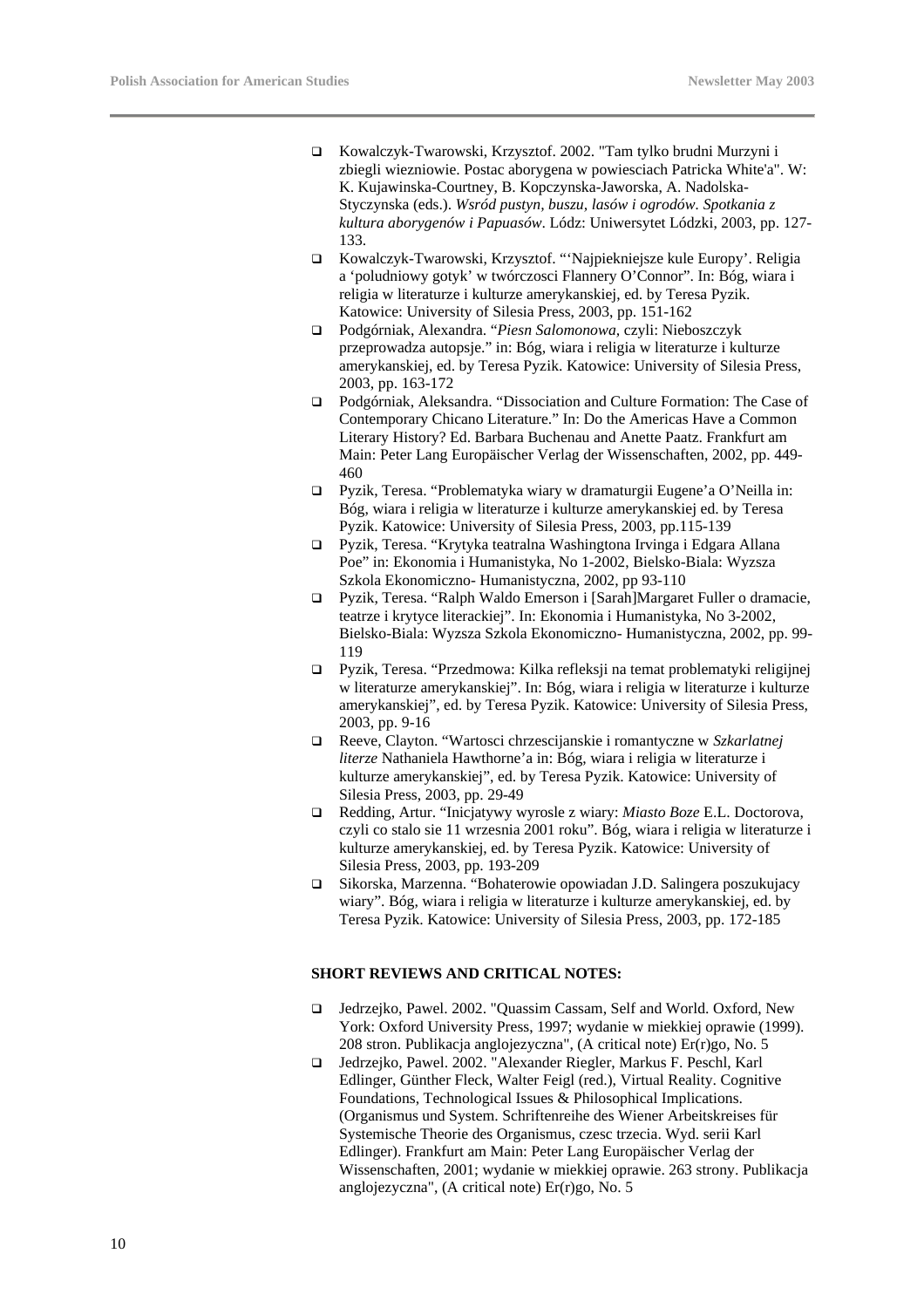|                  | ◻                                                                                                                                                                                                                                                                                                                                 | Jedrzejko, Pawel. 2002. "Julia Kristeva, The Portable Kristeva.<br>Wydanie uzupelnione; red. Kelly Oliver. New York: Columbia University<br>Press, 2002; 474 strony. Publikacja anglojezyczna", (A critical note)<br>$Er(r)go$ , No.5 |
|------------------|-----------------------------------------------------------------------------------------------------------------------------------------------------------------------------------------------------------------------------------------------------------------------------------------------------------------------------------|---------------------------------------------------------------------------------------------------------------------------------------------------------------------------------------------------------------------------------------|
| New Courses      | □                                                                                                                                                                                                                                                                                                                                 | "American Fascinations: America in Interpretive Practice" – tutor: Pawel<br>Jedrzejko                                                                                                                                                 |
| New faculty      | □                                                                                                                                                                                                                                                                                                                                 | Dr Clayton Reeve                                                                                                                                                                                                                      |
|                  | □                                                                                                                                                                                                                                                                                                                                 | Jaroslaw Szurman, M.A.                                                                                                                                                                                                                |
| Calls for papers | □                                                                                                                                                                                                                                                                                                                                 | Wielkie tematy literatury amerykanskiej [Great Themes of American<br>Literature].                                                                                                                                                     |
|                  | Americanists representing Polish and non-Polish academic Centers are invited to<br>participate in the third volume of the series Great Themes of American<br>Literature. The volume will be dedicated to American cities and towns. For<br>further information please contact Prof. Teresa Pyzik at:<br>pyzik@ares.fils.us.edu.pl |                                                                                                                                                                                                                                       |
|                  |                                                                                                                                                                                                                                                                                                                                   | For more details on the series please consult our web page at: http://american-<br>studies.us.edu.pl                                                                                                                                  |

# **English Philology Department, Szczecin University**

| <b>Mailing address</b> |                                                | English Philology Department, Szczecin University, Al. Piastów 40B, 71-065<br>Szczecin, tel/fax 0-91 444 27 08, http://www.kfa.univ.szczecin.pl                                                                                                                                                                                                                                                                                                                                                                                                                                                                                                             |  |
|------------------------|------------------------------------------------|-------------------------------------------------------------------------------------------------------------------------------------------------------------------------------------------------------------------------------------------------------------------------------------------------------------------------------------------------------------------------------------------------------------------------------------------------------------------------------------------------------------------------------------------------------------------------------------------------------------------------------------------------------------|--|
| Events/Activities      | $\Box$                                         | Renata Nowaczewska was awarded, in 2002, the Archives Research<br>Fellows Fund, at the Ruth Lilly Special Collection and Archives, Center on<br>Philanthropy, Indiana University-Purdue University, Indianapolis, USA,<br>where she conducted an extensive research for her Ph.D. dissertation in the<br>history of American Philanthropy.                                                                                                                                                                                                                                                                                                                  |  |
| <b>Guest lecturers</b> | $\Box$                                         | 10-14 March, 2003 Prof. Hartmut Lutz, from the Institute of the<br>English/American Studies, Greifswald University, taught a ten-hour crash<br>course on "Introduction to Canadian Literature."                                                                                                                                                                                                                                                                                                                                                                                                                                                             |  |
| Conferences            | □<br>$\Box$                                    | Anna Lakowicz-Dopiera took part in the American Studies Workshop,<br>"American City- its Past and Present." Torun, 13-15, March<br>Beata Zawadka, Anna Lakowicz-Dopiera and Renata Nowaczewska took<br>part in the last PAAS conference, where R. Nowaczewska presented a<br>paper: "From Lady Bountiful to Jane Addams to Olivia Sage- women in<br>philanthropy and their "space travel"- transcending social borders and<br>gender limitations."                                                                                                                                                                                                          |  |
| New courses            | ▫<br>□<br>$\Box$<br>□<br>$\Box$<br>□<br>$\Box$ | Renata Nowaczewska-winter semester: "Nonprofit organizations in the<br>USA and Britain."<br>Anna Lakowicz-Dopiera- winter semester: "Afro-Americans in the 20 <sup>th</sup><br>century"<br>Anna Lakowicz-Dopiera- spring semester: "American West"<br>Malgorzata Sokól- spring semester: "Computer-mediated communication"<br>Prof. Marrianne Cooley-spring semester: "American Culture through<br>Literature" and "Development and Use of English as an International<br>Language" – extramural MA studies<br>Julita Rydlewska, Ph.D., "Gender Studies" - extramural MA studies<br>Miroslaw Rutkowski, Ph.D., "British and American Philosophy" - extr. MA |  |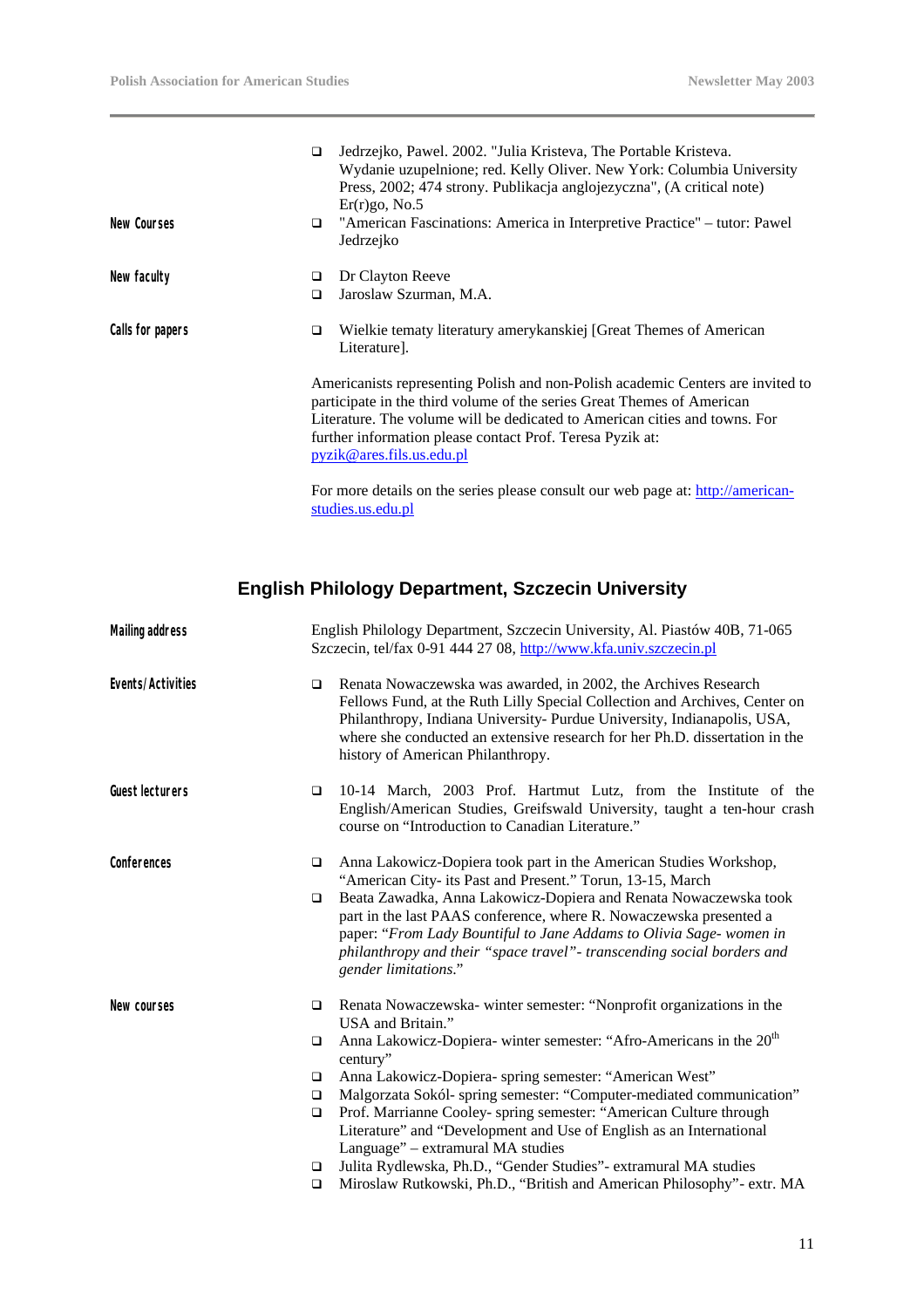q Renata Nowaczewska, "Globalization"- extramural MA studies

New faculty **□** Associate Professor, Marianne Cooley, University of Houston, Texas

### **English Department, Nicholas Copernicus University, Torun**

| <b>Mailing address</b> | Katedra Filologii Angielskiej UMK, Katedraa@maius.uni.torun.pl |                                                                                                                                                                                                                                                                                                                                                                                                                                                                                                                                                                                                                                                                        |
|------------------------|----------------------------------------------------------------|------------------------------------------------------------------------------------------------------------------------------------------------------------------------------------------------------------------------------------------------------------------------------------------------------------------------------------------------------------------------------------------------------------------------------------------------------------------------------------------------------------------------------------------------------------------------------------------------------------------------------------------------------------------------|
| Events/Activities      | □                                                              | The City Hall of Torun and the Canadian Resource Centre of Nicolaus<br>Copernicus University organized a seminar on "Voluntarism in Canada."<br>Held on March 10, 2003, the event was attended by the Ambassador of<br>Canada to Poland - Ralph J. Lysyshyn, Counsellor for Political and Public<br>Affairs - Deborah Paul and an intern of the Canadian Embassy - Anna<br>Golpinska.                                                                                                                                                                                                                                                                                  |
|                        | □                                                              | On March 13 and 14, 2003, Cultural Attaché of the US Embassy, Peter<br>Sawchyn, attended American Studies Workshop "The American City: Past<br>and Present," co-organized by Nicolaus Copernicus University and Teacher<br>Training College in Torun. He also accepted the invitation to the English                                                                                                                                                                                                                                                                                                                                                                   |
|                        | ❏                                                              | Department and the Canadian Resource Centre of the University.<br>On March 14, 2003, the English Department and the Canadian Resource<br>Centre of Nicolaus Copernicus University were visited by the Ambassador<br>of Australia to Poland, Patrick Lawless, who came to meet the President of<br>Torun and open a photography exhibition "Australia jak ja widze."                                                                                                                                                                                                                                                                                                    |
|                        | ❏                                                              | Thanks to the generosity of the Canadian Embassy, the Canadian Resource<br>Centre of the University hosts a book display entitled Children's Books in<br>Canada / Livres de jeunesse au Canada. The exhibition consists of 95<br>recent publications (nearly one-third of them in French) which give a very<br>good idea of the flourishing market of children's books in Canada. The<br>exhibition is open from March 24 until April 7.                                                                                                                                                                                                                               |
| <b>Guest lecturers</b> | □                                                              | In November 2002 Professor Jan Grabowski, a historian from the<br>University of Ottawa and author of <i>Historia Kanady</i> (2001) gave a lecture<br>on the tradition of multiculturalism in Canada. At the turn of February and<br>March 2003 Albert Rau, a founding member of the German Association<br>for Canadian Studies, gave two lectures on ethnic relations as reflected in<br>North American short story. From mid-March to mid-April, a poet and<br>translator, Adam Czerniawski, is giving regular seminars on the poetry of<br>Polish emigrants and workshops for students of translation.                                                               |
|                        | □                                                              | Thanks to the generosity of the International Council for Canadian Studies,<br>the team of the Canadian Resource Centre in Torun has been joined by an<br>intern from Canada. Stephen Irving, who holds a BA in Canadian Studies<br>from the University of British Columbia, supports the activities of the<br>Centre and gives talks on various aspects of Canadian politics, which is his<br>major field. He arrived in January 2003 and is staying in Poland until July<br>2003. If colleagues from other English Departments or Canadian Centres<br>would like to invite him to give a talk, please contact<br>mirabuch@maius.uni.torun.pl or sgirving@canada.com. |
| <b>Publications</b>    | □                                                              | Miroslawa Ziaja-Buchholtz<br>"Singing Snakes and Artistic Hens: Ethnic Diversity in Canadian Children's<br>Books of the 1980s and 90s." Writing Canadian: Identity in Canadian<br>Literature. Eds. Martin Kuester and Wolfram R. Keller. Marburg, Germany<br>$2002, 67 - 81.$                                                                                                                                                                                                                                                                                                                                                                                          |
|                        |                                                                | "Native Boy's Bluest Eye: Drew Hayden Taylor and Jordan Wheeler Between                                                                                                                                                                                                                                                                                                                                                                                                                                                                                                                                                                                                |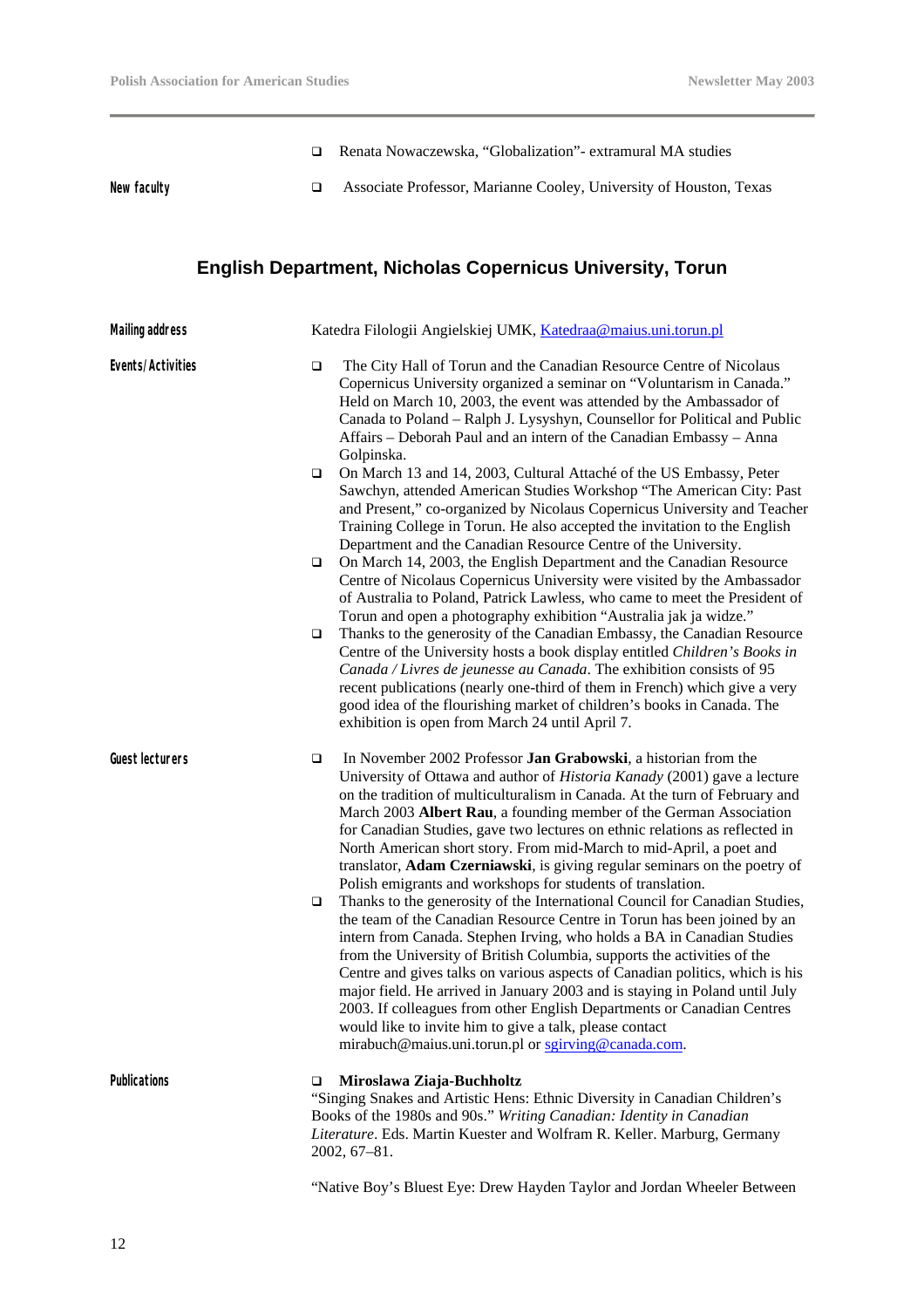Politics and Myth." *Exploring Canadian Identities*, Torun: Nicolaus Copernicus University Press 2002, 313–323.

"Native Boy's Bluest Eye: Drew Hayden Taylor and Jordan Wheeler Between Politics and Myth." *Canadian Children's Literature* Guelph, Canada 105–106 (2002), 114–125 (revised version).

"Magic Empowerment / Magic Enslavement: Charles W. Chesnutt's 'The Goophered Grapevine.'" *Proceedings of the X International Conference of the Polish Association for the Study of English* Kraków 2002, 361–366. "Imaging *The Europeans:* Illustrations to the Polish Translation of James's Text." *The Henry James Review*, Vol. 24 No 1 (2003), 57–68.

#### q **Jerzy Sobieraj**

"The Disease of Thought and the Realm of Beauty". Poe's Portrait of an Artist", *Acta Universitatis Nicolai Copernici,* English Studies XII, 2002. Pp 111-120.

#### q **Jakub Wójcik**

"Long Live the Fantastic: Between the Uncanny & the Marvelous in the Gothic Fiction of Horace Walpole, Ann Radcliffe and Charles brockden Brown" *Acta Universitatis Nicolai Copernici,* English Studies XII, 2002. Pp 121-132.

"Who Am I? What Will Become of Me?" – Searching for Identity in American and Canadian Literature: The Examples of Ralph Ellison's *Invisible Man* and Margaret Laurence's *Jest of God*" *Exploring Canadian Identities*, Torun: Nicolaus Copernicus University Press 2002, 303–311.

Calls for papers  $\Box$  Miroslawa Ziaja-Buchholtz is planning to put together a volume of papers on film adaptations of Henry James's fiction. Please send abstracts of papers which are to be written in Polish (or else translated into Polish) to mirabuch@maius.uni.torun.pl or mira\_buchholtz@yahoo.de by July 15, 2003. The papers are due by September 15, 2003.

#### **American Literature Section, Institute of English Studies, University of Warsaw**

| Events/Activities | ▫ | Agata Preis Smith spent four weeks in February and March at the Bellagio<br>Study and Conference Center in Italy, on a grant from the Rockefeller<br>Foundation. She worked there on further chapters of her book on gender<br>performance in American poetry of the 1950s and 1960s.                                                                                                                                               |
|-------------------|---|-------------------------------------------------------------------------------------------------------------------------------------------------------------------------------------------------------------------------------------------------------------------------------------------------------------------------------------------------------------------------------------------------------------------------------------|
| Conferences       | ▫ | Three members of the American Literature Department presented papers at<br>the 2002 PAAS Conference in Wroclaw: Agata Preis-Smith ("Female<br>Transgression and the Tourist Gaze in Elizabeth Bishop's 'Pink Dog'"),<br>Stanislaw Giezynski ("Leaving the House: Exploration, Discovery and<br>Agoraphobia in Mark Z. Danielewski's <i>House of Leaves</i> "), and Marek Paryz<br>("V.S. Naipaul's Travels in the American South"). |
|                   | ▫ | In November 2002, Marek Paryz participated in the conference "Man in the<br>Face of War, Revolution and Terror," organized by the Polish Institute,<br>Maria Curie-Sklodowska University. He read a paper on the depiction of<br>terror in V.S. Naipaul's reportages.                                                                                                                                                               |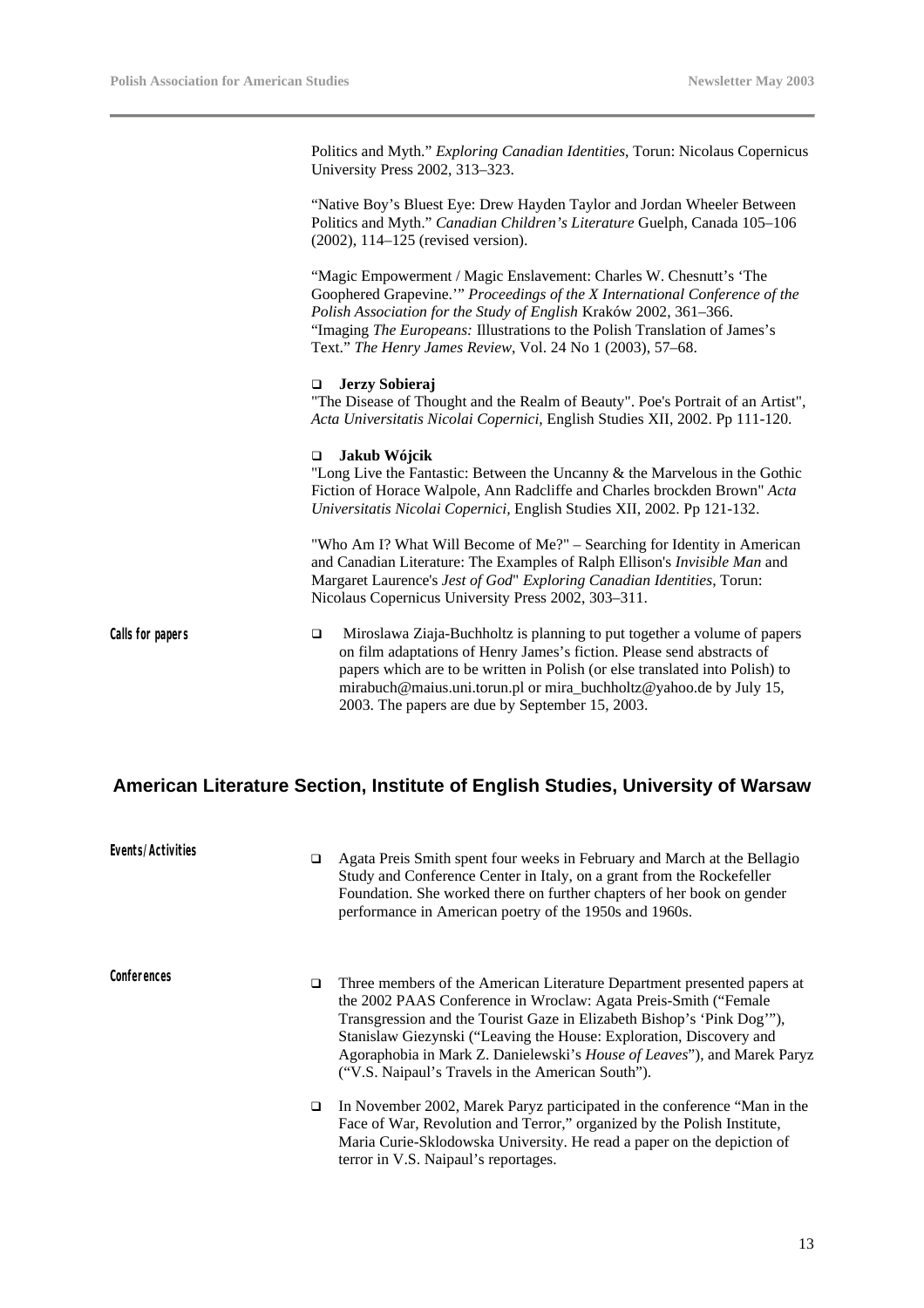- **Publications Q** Nancy Burke: 1. "Urban Space The City as Viewed by American and Canadian Writers." *Aspects of Interculturality – Canada and the United States*. Ed. Fritz Peter Kirsch and Waldemar Zacharasiewicz. Vienna: University of Vienna Press, 2002; 2. "'Double Vision': Postcolonial Identity in Canadian Literature." *Exploring Canadian Identities*. Ed. Ewa Welnic, Anna Branach-Kallas, and Jakub Wójcik. Torun: Nicholas Copernicus University Press, 2002; 3. "Mixing Memory and Desire: M.J. Vassanji and the South Asian Novel in Canada." *Writing Canadians. The Literary Construction of Ethnic Identities*. Ed. Martin Kuester and Wolfram Keller. Marburg: University of Marburg Press, 2002.
	- q Marek Paryz: 1. "Iluzje dyskursu: narrator jako 'psychiatra' w wybranych utworach Hermana Melville'a, Nathaniela Hawthorne'a i Edgara Allana Poego." *Wokól gotycyzmów: wyobraznia, groza, okrucienstwo*. Ed. Grzegorz Gazda, Agnieszka Izdebska, and Jaroslaw Pluciennik. Kraków: Universitas, 2002; 2. "Romans niebanalny." Review of the Polish edition of *Smiles on Washington Square* by Raymond Federman. *Nowe Ksiazki* 3/2003.

#### **Institute Of English Studies, Section Of Cultures Of Anglo-Saxon Countries, University Of Warsaw**

| <b>Mailing address</b> | Institute Of English Studies, Section of Cultures of Anglo-Saxon Countries,<br>University Of Warsaw, 00 - 497 Warszawa, ul. Nowy Swiat 4                                                                                                                                                                                                              |
|------------------------|-------------------------------------------------------------------------------------------------------------------------------------------------------------------------------------------------------------------------------------------------------------------------------------------------------------------------------------------------------|
| Conferences            | Aneta Dybska. "Afrocentricity: The Politics of Return."<br>❏<br><b>Danuta Pytlak.</b> "Two Worlds Meeting: Polish and American Inspirations<br>❏<br>in the Writing of Helena Stas, an Author of the New Immigration Period"<br>Jacek Romaniuk. "Throw your body on the line": Tom Hayden's activist<br>□<br>journey in time, the 1960s and the 1990s" |
| <b>Publications</b>    | Aneta Dybska. "Redefining 'Negro': Twentieth-century Black Nationalism<br>❏<br>and Ethnic Self-hood." American Portraits and Self-Portraits. Ed. Jerzy<br>Durczak. Lublin: Marie Curie-Sklodowska University Press, 2002. 109-117.                                                                                                                    |
|                        | <b>Danuta Pytlak.</b> "The <i>Matka-Polka</i> and the Flapper: Portraits of Imigrant<br>□<br>Mothers and Daughters in Polish American Fiction (1880-1939)." American<br>Portraits and Self-Portraits. Ed. Jerzy Durczak. Lublin: Marie Curie-<br>Sklodowska University Press, 2002. 307-315.                                                          |
|                        | Jacek Romaniuk. "J.S. Kunen's The Strawberry Statement: Notes of a<br>□<br>College Revolutionary as a Self-Portrait of the Baby Boom Generation of<br>the 1960s." American Portraits and Self-Portraits. Ed. Jerzy Durczak.<br>Lublin: Marie Curie-Sklodowska University Press, 2002. 329-335.                                                        |